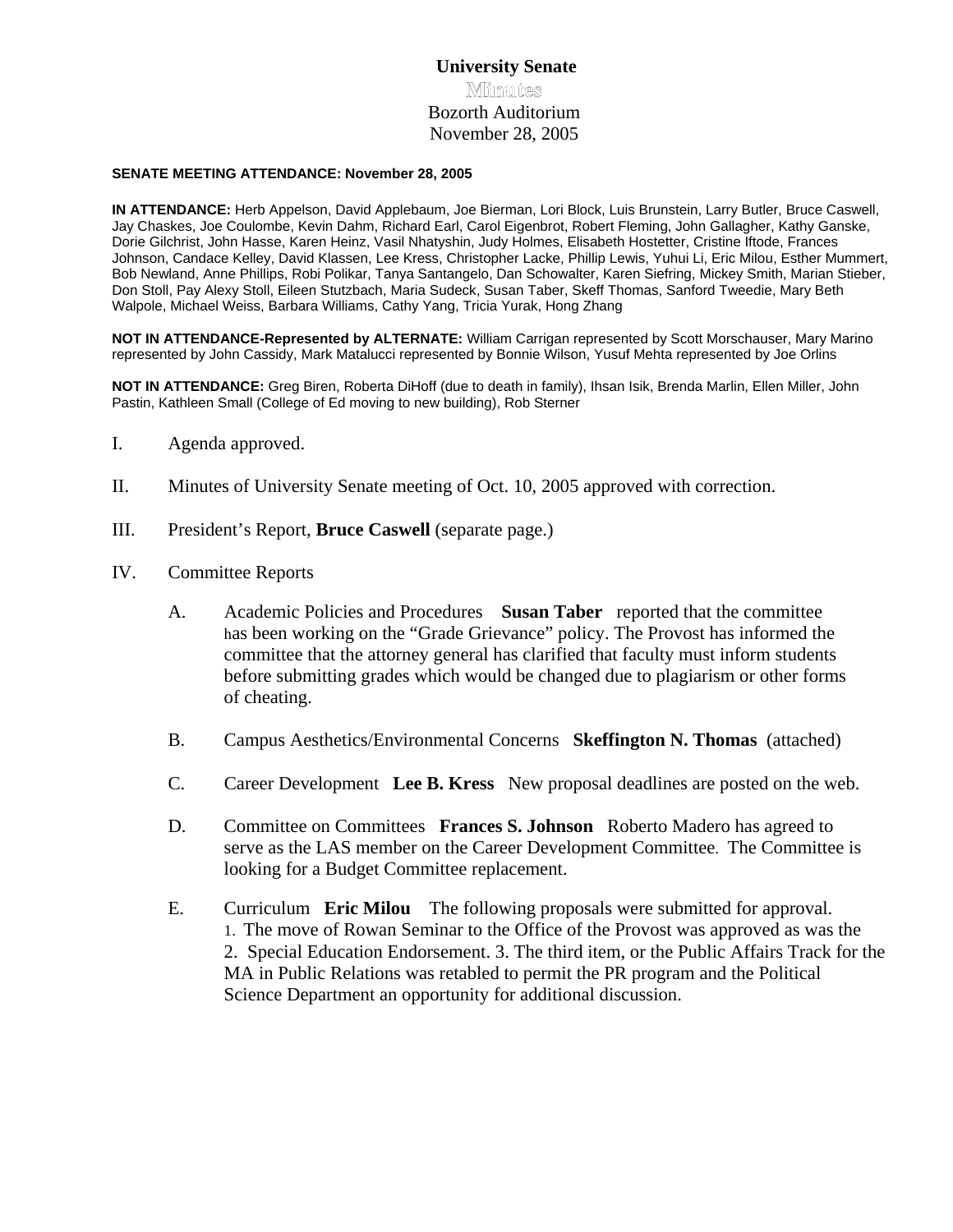| <b>VOTES</b>    |                   |                            |                                                                                             |
|-----------------|-------------------|----------------------------|---------------------------------------------------------------------------------------------|
| SCC#            | <b>College</b>    | <b>Department</b>          | <b>Change Requested</b>                                                                     |
| $05-06-$<br>900 | Interdisciplinary |                            | Move Rowan Seminar from<br>CLAS to Office of Provost                                        |
| $05-06-$<br>303 | Education         | Special<br>Education       | Graduate Endorsement in Special<br>Ed - Revision of MA track II due<br>to state regulations |
| $04-05-$<br>210 | Communication     | Public<br><b>Relations</b> | Public affairs track for MA in<br>public relations - was tabled by<br>Senate on 3/28/05     |

Intercollegiate Athletics **Christopher J. Lacke** no report.

- G. Learning Outcomes and Assessment **Donald Stoll** no report.
- H. Professional Ethics and Welfare **Barbara Bole Williams** related that the Committee is proposing a Task Force to look into a "University Wide Honor Code". The Committee plans on an organizational meeting of three Senate Committees which have an interest in this issue.
- **I.** Promotion **Sanford M. Tweedie** (report attached)
- J. Recruitment, Admissions, and Retention **MaryBeth Walpole** no report.
- K. Research **Robi Polikar** The NSFSG Proposal was circulated for discussion and approval at the 12-12-05 meeting.
- **L.** Technological Resources **Vasil Hnatyshin** (attached report)
- M. Sabbatical Leave **John Gallagher** reported that with the number of applicants, this year's process would be competitive.
- N. Student Relations **Lori A. Block** Issues have come to the attention of the committee. 1. Cell phone proposal is being discussed. 2. Academic "Code of Conduct" has been changed without appropriate consultation with the Senate. 3. Medallion costs have been unilaterally raised to \$300.00. The banquet has been done away with. (written report also attached)
- O. Tenure and Recontracting **Tricia J. Yurak** (see attached report)
- P. University Budget and Planning **Robert S. Fleming** (report attached)
- Q. Ad Hoc Constitution Committee **Karen T. Siefring** Three Open Hearings have been held. The revised Constitution will be posted on the Web site at the end of January.
- R. Master Planning Committee **Joe Orlins** Sazaki is awaiting feedback from the campus community. The firm consultants will present three alternative plans in January to the Master Plan Committee.
- S. Academic Planning Subcommittee of Master Planning Committee **Sanford Tweedie**  There is currently an attempt at "demystifying" the planning document produced by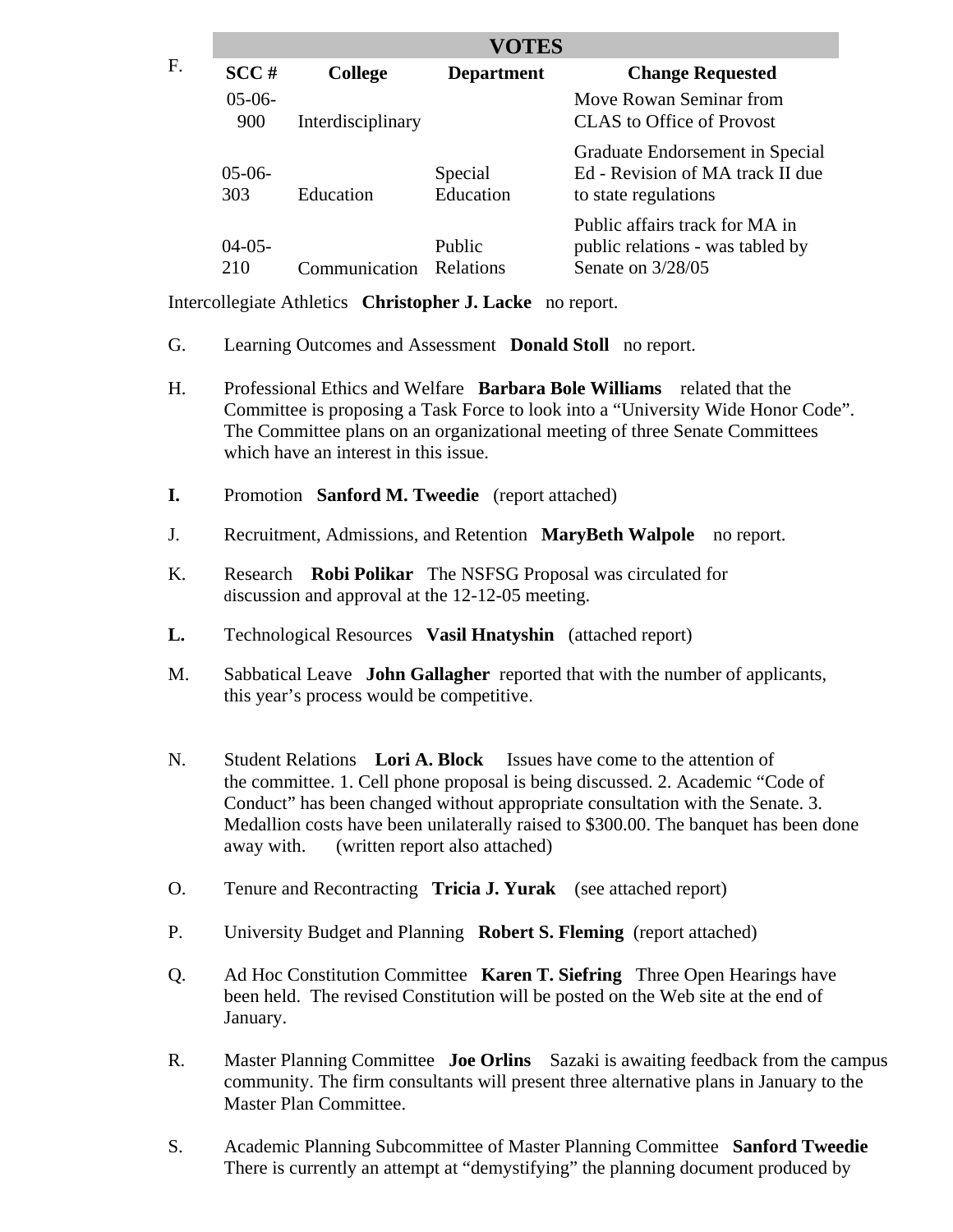the Academic Affairs Council.

- V. Old Business
	- **A.** Resolution on Academic Freedom **David Applebaum** moved and passed. (attached)
- VI. New Business
	- A. Research Committee Resolution: **Robi Polikar** Non-Salary Grant Guidelines presented for review and discussion at 12-12-05 meeting.

### **VII.** 11:45 AM Open Period **President Farish**

 President. Farish reported on a proposed "Bond Issue" in the amount of 2.7 billion dollars. He said that there has not been a "General Obligation Bond" since 1988 and that 12% of our operating budget is taken up with debt service. He believes that the timing is good for passage this year.

 Concerns regarding Affirmative Action continue to be expressed on campus. In terms of hiring, affirmative action is "effectively dead". The ruling from the Attorney General's Office is that race and gender cannot be used in hiring.

 David Applebaum noted that academic freedom and tenure are under attack. President Farish believes that tenure is necessary.

VIII. Motion to adjourn made and approved.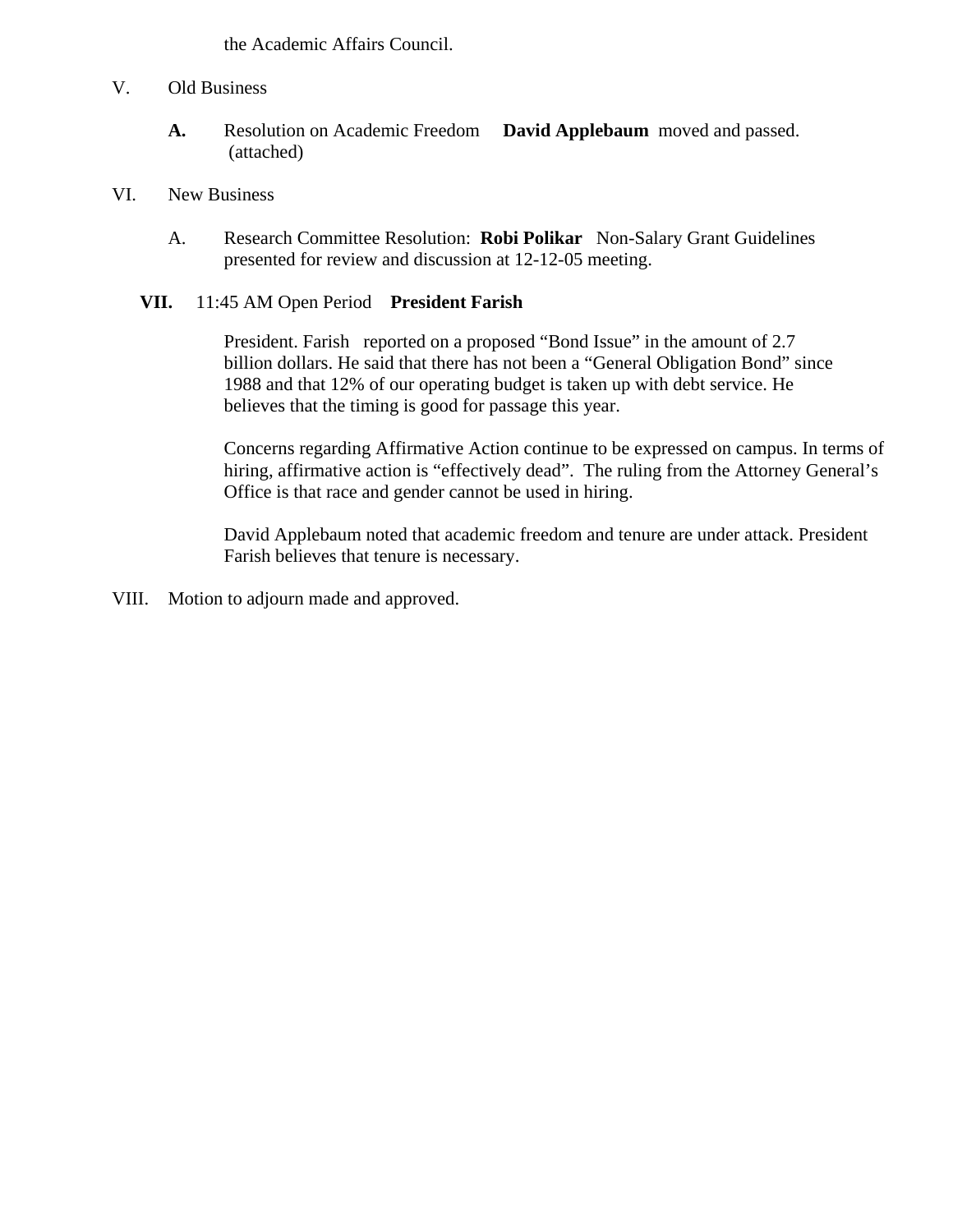Career Development **Curriculum** Campus Aesthetics and Environment Library Tenure & Recontracting University Budget & Planning

# WRITTEN COMMITTEE REPORTS (compiled)

#### **Academic Policies and Procedures**, **Susan Taber**

The AP&P committee met on November 16. This is a brief report of the issues considered:

a. Is a policy needed for banning cell phones in class? We are not proposing a cell phone policy at this time. We feel that instructors can inform students at the beginning of the semester that cell phones should not be used during class. They can do this verbally or include a statement on the syllabus.

b. Modifications to the Academic Dismissal, Probation and Suspension Policy (passed by the Senate in 2004) that have been proposed by the Academic, Dismissal, Probation, and Suspension Committee. The Academic Policies and Procedures Committee has many concerns about the proposed modifications and their potential effects. In addition there are several aspects of the policy which need to be clarified. We will convey these to the Vice-Provost and continue discussions with her office before bringing any revisions to the Senate.

c. Clarification of the Academic Honesty Policy. We discussed the differing interpretations of the policy as it is written. We affirm that it is the right of the faculty member to assign grades and the right of the student to appeal. We agree that the policy needs to be clarified and are working on a draft to make the policy clearer for both students and faculty.

#### **Promotion**, **Sanford M. Tweedie\***

All of the College Promotion Committees have been formed or are in the process of being voted on by faculty within colleges. Applicant folders, as well as external evaluators' assessments for those applying to full professor, are due to department committees by December 9.

#### **Technological Resources, Vasil Hnatyshin \***

Second meeting was held on 10/31/05. Summary follows:

1. Invited speaker Neil Toporski who gave an overview of the current state of TEC classrooms and plans for the future.

2. Computer Competency Test -- following up the progress of obtaining new software for Computer Competency Test.

3. Collecting information regarding current printing/copying spendings on campus and available software/hardware for managing printing/copying on campus (e.g. track and limit a number of copies or prints made per period of time).